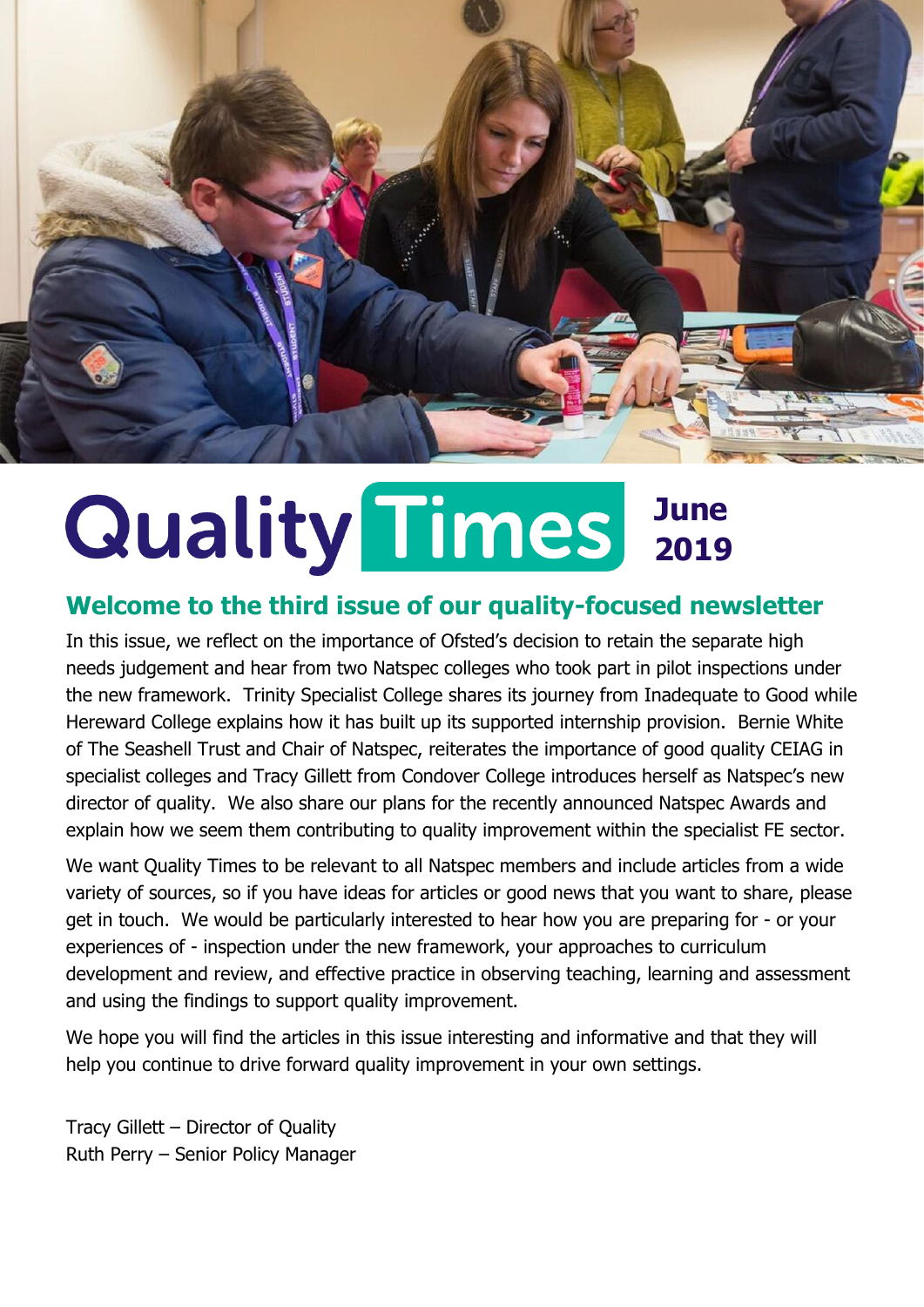

### **Contents**

| A warm welcome to our new Director of Policy $-$ Quality                   | 3  |
|----------------------------------------------------------------------------|----|
| The separate high needs judgement survives!                                | 5  |
| Learning from pilot inspection                                             | 7  |
| <b>Careers Education and Guidance</b>                                      | 10 |
| Trinity Specialist College – our journey from inadequate to good           | 13 |
| Supported Internships: an opportunity for learners and specialist colleges | 16 |
| Natspec Awards: a catalyst for quality improvement                         | 19 |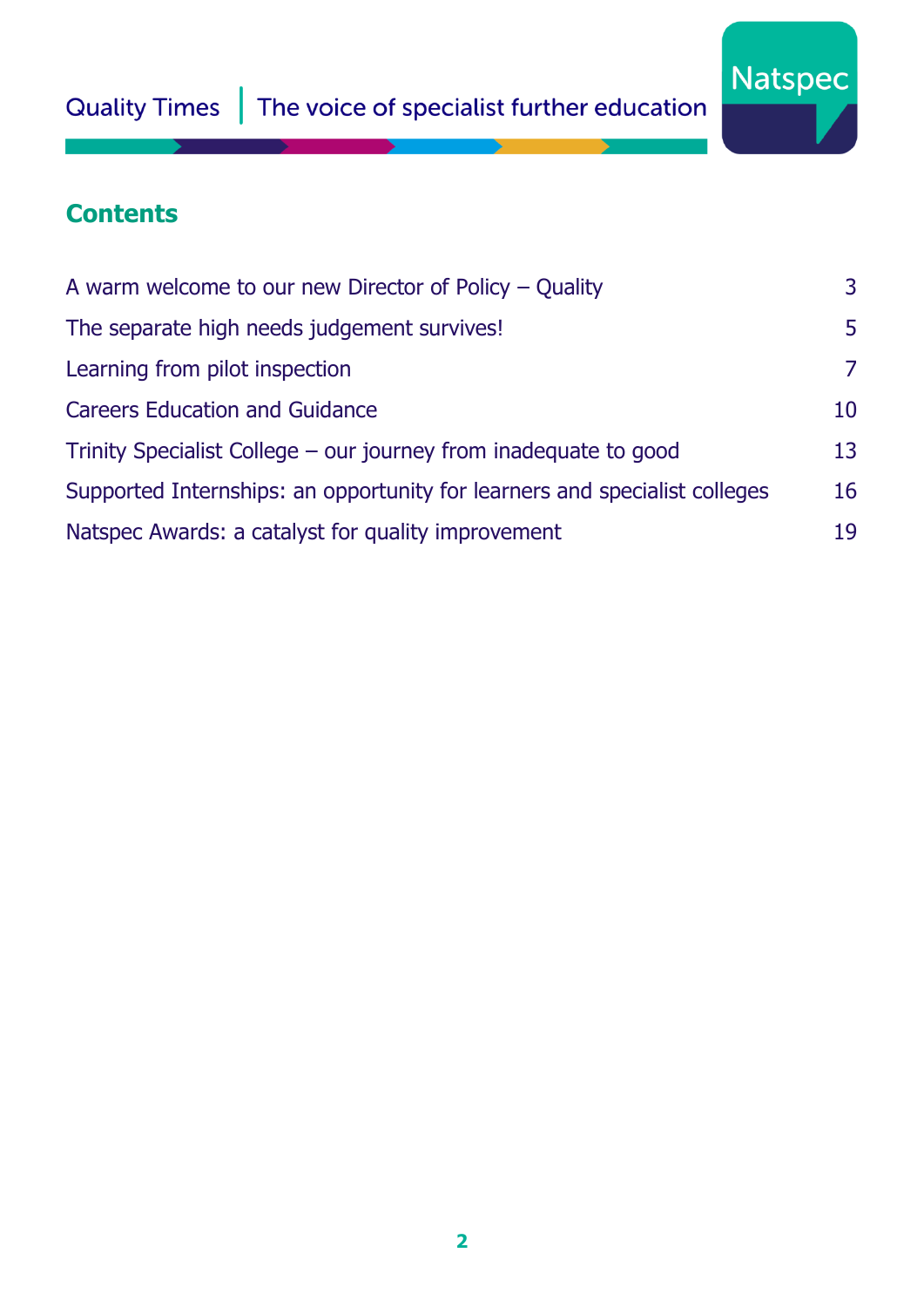## <span id="page-2-0"></span>A warm welcome to our new Director of Policy – Quality



Tracy Gillett, Head of Education at Condover College, introduces herself as Natspec's new policy director for quality.

**Natspec** 

I've spent my whole career to date working in post-16 special education. I always say that I fell into special education by accident, initially drafted in to deliver a drama lesson one morning a week as a lecturer in a General Further Education (GFE) College. Working within what was termed the "transition department" with a wide range of young people with mild to moderate special education needs and disabilities (SEND) and many who were previously not in education, employment or training (NEET). I realised very quickly that this is what I wanted to do for the rest of my life as I'd well and truly been bitten by the special education bug. Over the years I have discovered that our sector is filled with people like me, who unintentionally found themselves working with our young people in an education or care setting and instantly fell in love with their new career.

After four years I was approached to take up a post at an independent specialist college. This opened up a whole new world for me. I started out as a tutor, where I was given open access to training and development opportunities beyond those that would ever have been available to me in a large GFE college. By the time I left 10 years later I was in the role of deputy principal.

There are so many timetabled sessions that I have thoroughly enjoyed over the 14 years that I was teaching. However, one particular year sticks in my mind, where Tuesday was the highlight of my week. In the morning we had a dance teacher supporting us in the Drama session that I taught; she was teaching the students (and staff) how to tap dance for a performance that we were putting on for the end of year celebrations. In the afternoon I was working with a group undertaking the Duke of Edinburgh Award who were learning to ski for their physical skill. I vividly remember thinking, 'they are paying me to do this and I'm having the time of my life'. It's just one small example of how varied, exciting and highly motivating a strong curriculum can be. Of course, now, as the head of a college, I don't get to deliver the very exciting lessons anymore, but I do get to enjoy the things I have been able to introduce as a college leader vicariously through the reactions and feedback from the staff and students.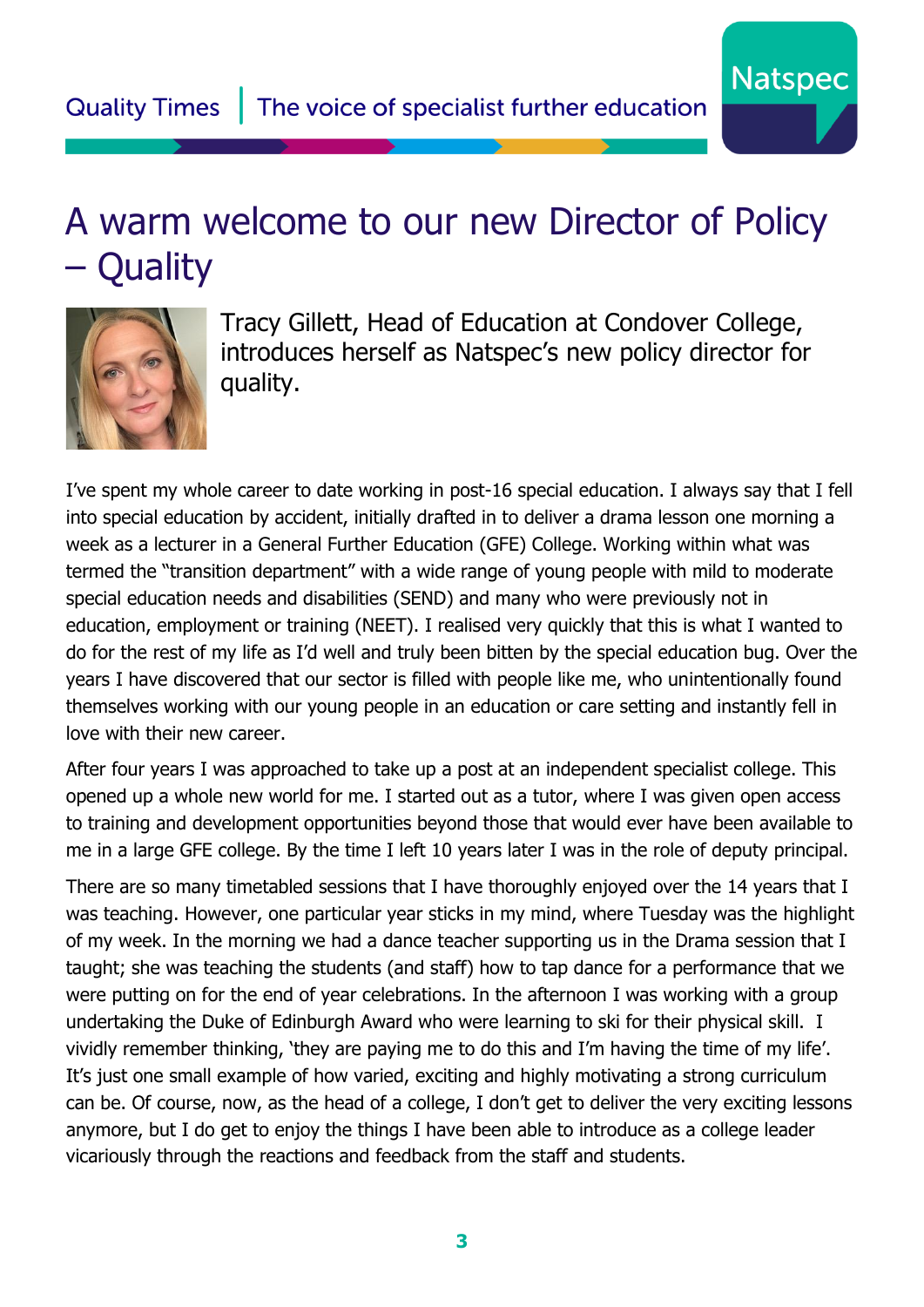#### The voice of specialist further education **Quality Times**

As a specialist college, like so many of you, at Condover we have a wide range of learning, therapy and support activities available to our students that make up our curriculum, which we hope is as diverse as our learners. Each year we seem to add new subjects, enrichment activities, or introduce a therapy or teaching and learning approach. The profound and complex needs of our students mean that our education focus is centred around the development of the individual needs of the students, to develop and improve their independence. Independent living skills for our students can range from learning to activate a switch to operating a piece of everyday equipment, such as a blender to make a fruit smoothie or a hairdryer to style your hair, to learning to access public transport safely and appropriately.

**Natspec** 

Across our sector, specialist colleges have experienced a more diverse range of learners applying for placements since the SEND reforms and as a result, many of us have been on a journey of curriculum review for a while now. This means that training is an ongoing theme in our college. There's always a new skill, approach or resource to learn how to use and apply and that's what makes our job so exciting and interesting. No two days are ever the same at Condover College – even if we wanted them to be, and it makes for a very rewarding job.

Undertaking curriculum review also requires a good degree of patience, tenacity and honesty. Nothing ever works perfectly straight away, especially as our learners like to be discerning and take their time to decide if they like something or not. Then there are the amazing and inspired ideas that we are convinced will be the best thing since sliced bread, but no matter how hard we try, it just doesn't work – that's when we need to be honest with ourselves, give it up and move on. Maybe it worked fabulously for that other specialist college down the road – but one size will never fit all!

Of course, the curriculum review is only the beginning of the journey because then we need to ensure that our RARPA processes complement and capture the variety of experiences our new curriculum provides. And so our work continues…

Aside from my day job as Head at Condover College, I've also been working as an inspector for Ofsted since 2016. I am looking forward, in my Natspec director role, to using my previous skills and experience to help drive up the quality of provision across our sector and bring people together among the specialist colleges to share best practice and expertise.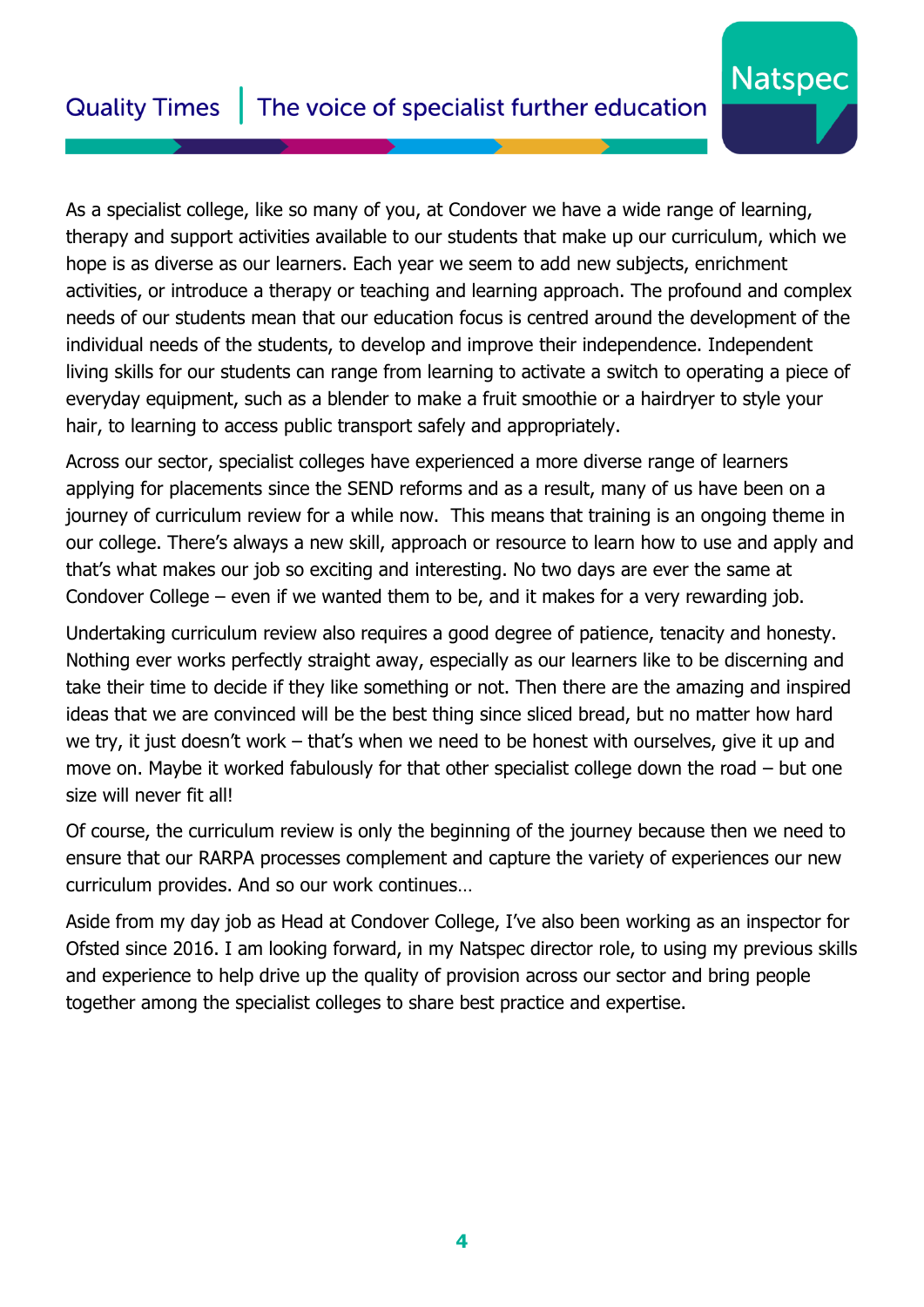### <span id="page-4-0"></span>The separate high needs judgement survives!



Ruth Perry, Senior Policy Manager, at Natspec looks back on the campaign to keep the separate high needs judgement in the new Ofsted Education Inspection Framework and explains why it was worth fighting for.

**Natspec** 

I'm not sure if I was more excited or relieved when I saw that Ofsted had decided to retain the separate high needs judgement in FE and Skills inspections. Natspec had lobbied hard to convince the inspectorate that it was vital that they held onto this judgement. We worked with others, including the Association of Colleges (AoC), to educate and inform as many people as we could about the proposals and to share our concerns with them. We encouraged members and partner organisations to respond to the consultation, ensuring that Ofsted understood the volume and scale of the objections to this proposal in a set of reforms that for the most part we otherwise supported.

So, it felt like a real victory when Ofsted backtracked. We had spoken and they had listened. (I should say here that I see this as a mark of great integrity on their part. We have all experienced consultations where, however great the groundswell of opinion against a proposal, the original plans are pushed through regardless.) But why had we gone at it with such gusto? Did it really matter that much, particularly given the much stronger emphasis on SEND across all judgements in the new inspection framework? I would say, yes, it mattered very much.

Although it's easy to get distracted by the many ways in which the SEND reforms are not working, it is undoubtedly true that standards of high needs provision across post-16 have improved in recent years. It is much more common now to encounter principals of general FE colleges with a genuine interest in and commitment to SEND provision. And you're far less likely than was once the case to find the supported learning department housed in portakabins tucked away at the back of the site. In fact, there is plenty of really excellent provision out there. Ofsted has played an important role in driving up standards and the separate judgement has been critical to this. Their inspections are, after all, just about the only way that providers are held to account for meeting their statutory duties under the 2014 Children and Families Act.

Inspection reports are also the only objective source of information about the quality of high needs provision that learners and families can draw on when they are making choices about their post-16/19 options. They also help them make comparisons between different providers. Unless there is specific reference to high needs provision in a non-specialist setting, how are learners and their parents or carers meant to know whether that setting is any good at working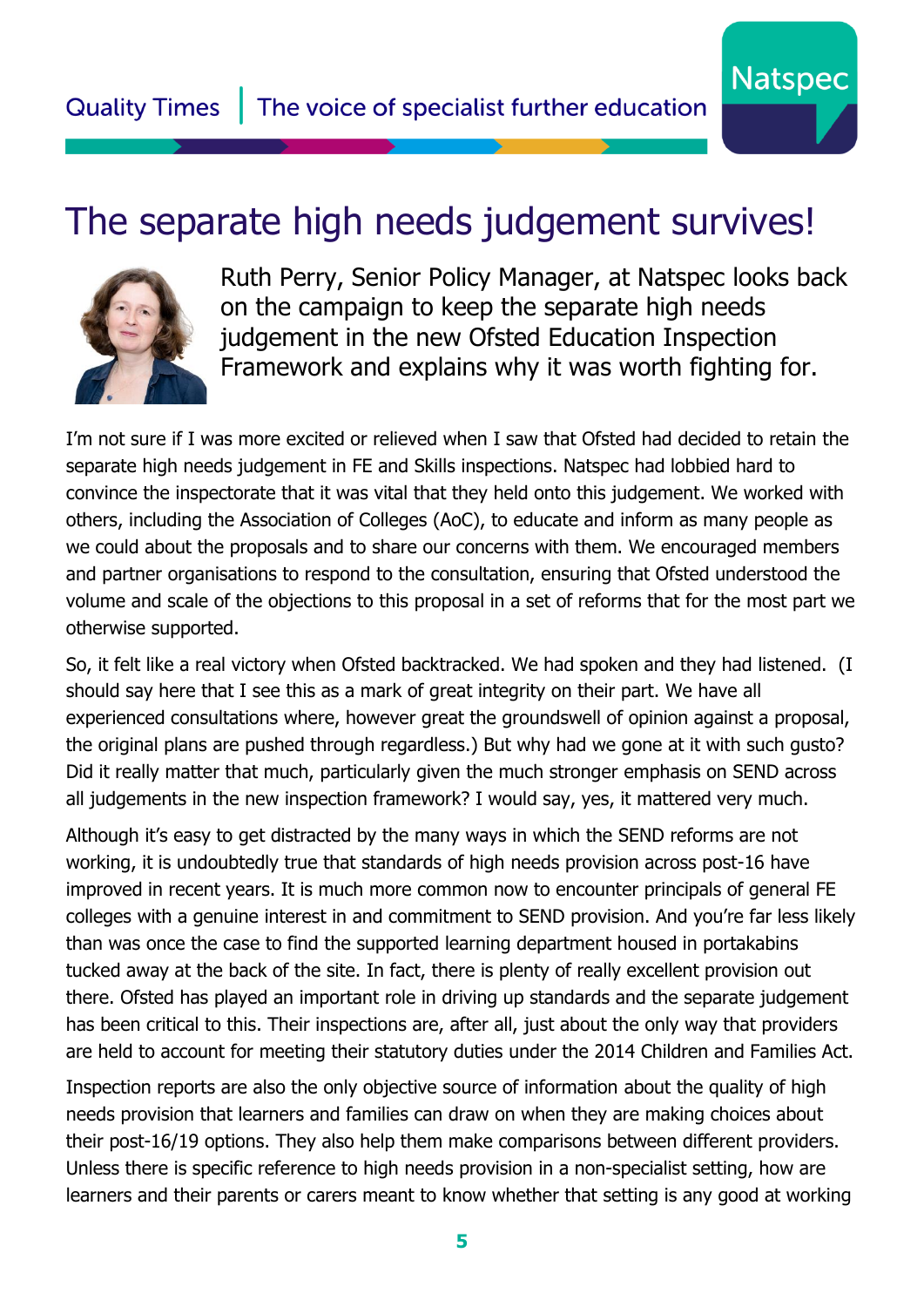#### The voice of specialist further education **Quality Times**

with people with needs like theirs? They would have to pick through the detail of a full report, looking for glimpses of relevant information – rather than being able to identify the separate grade and a dedicated set of findings in a single section of the report. This was the point that members stressed most strongly when we held our consultation focus groups. They felt that it would be possible for learners and families to unwittingly select (or be persuaded into accepting) provision, the quality of which might be misrepresented by the college's overall effectiveness grade. There were also concerns that specialist colleges, whose whole inspection is focused on high needs provision with nowhere to hide, would be disadvantaged by the lack of specific high needs information in general FE college inspection reports.

**Natspec** 

We can tick this one off as a battle won: the separate judgement remains. Now we have to get our heads down and ensure that we understand the detail of the new framework. As we know, that's where the devil tends to lie!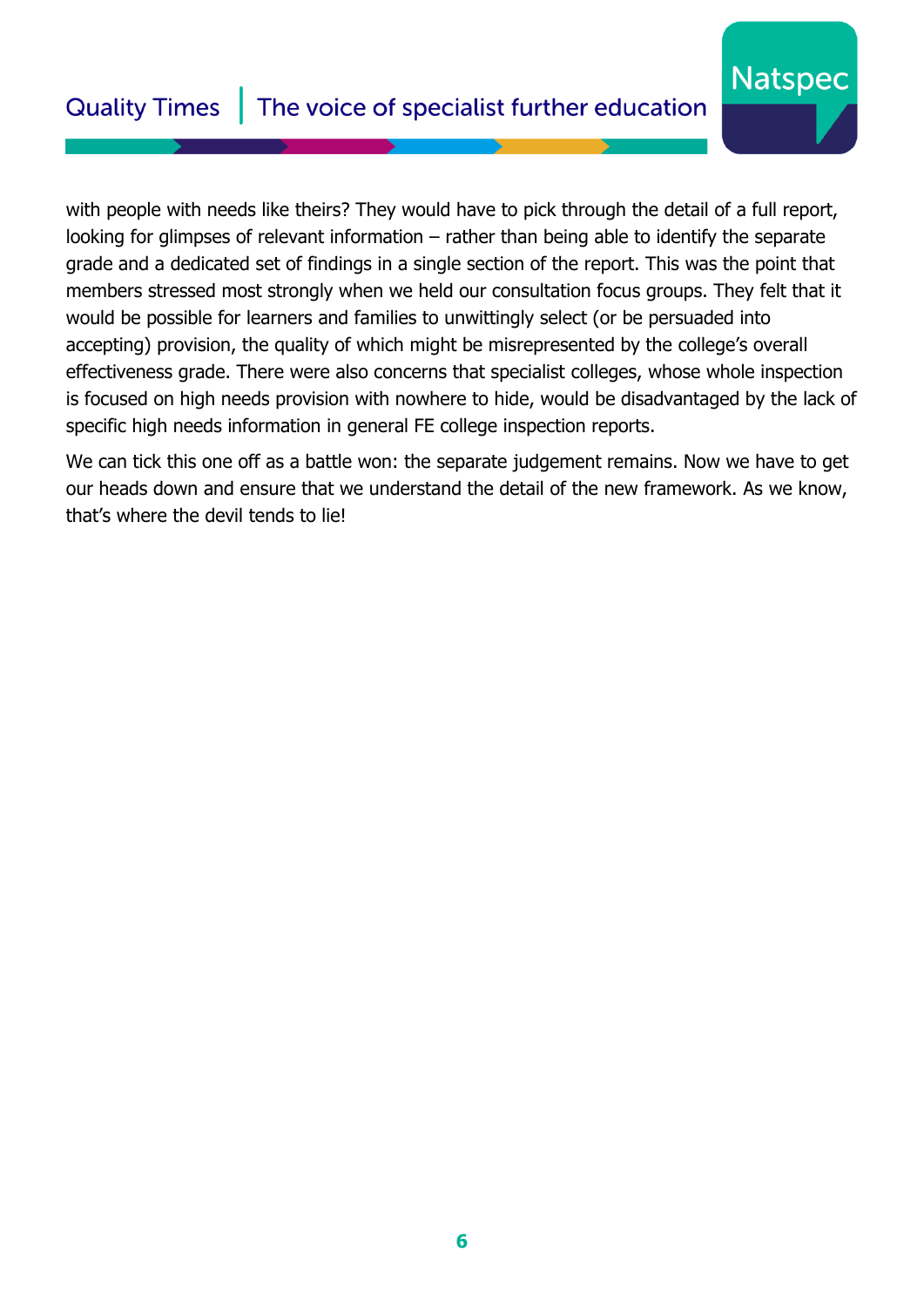<span id="page-6-0"></span>



Mark Dale, Principal of Portland College, reflects on their experience of a pilot Ofsted inspection ahead of the introduction of the new Education Inspection Framework in September. He also includes the views of Lisa Duncalf, Principal of Bridge College, the only other specialist

**Natspec** 

college to go through a pilot inspection.

Here is a surprising thought: the opportunity to have an Ofsted inspection was too good to miss. I trust everyone reading this will know that Ofsted is introducing a new Education Inspection Framework this September after four years on the current Common Inspection Framework.

Portland College was invited to try it out, which we did with the usual two days' notice in early February 2019. A few weeks later, with Ofsted having a bit more learning under its belt, Bridge College volunteered to do the same thing. We are not going to describe the new framework here, rather, we will offer some insights into how the inspection process has evolved, compared with what you are used to now and offer some suggestions about how you might prepare for that.

Portland went through a pilot of the full inspection process (three inspectors for three days) and Bridge a short inspection model, with an afternoon planning meeting followed by inspection by two inspectors over the following two days. From this we conclude there are no plans to radically alter the current approach to inspection in terms of the allocation of resources. One innovation is to have an on-site meeting with the lead inspector on the afternoon prior to inspection proper. This happened at Bridge, but for diary reasons was not possible at Portland and was done by telephone in the old manner. Prior documents focused on the self-assessment report, quality improvement plan and college plan. [Editor's note: Ofsted have now dropped the idea of introducing a planning meeting the day before inspection proper begins, on the basis that providers found it too time-consuming.]

Portland's planning phase was further complicated because the lead inspector adopted a traditional approach, requesting a dozen or more structured meetings – this was abandoned completely on the first day when the inspectors recognised that they weren't really operating in the spirit of the new approach. For both colleges, this planning phase proved challenging and it is going to be essential that you have good timetable information and know where individual students are at different times and to anticipate any risks pertaining to those individuals.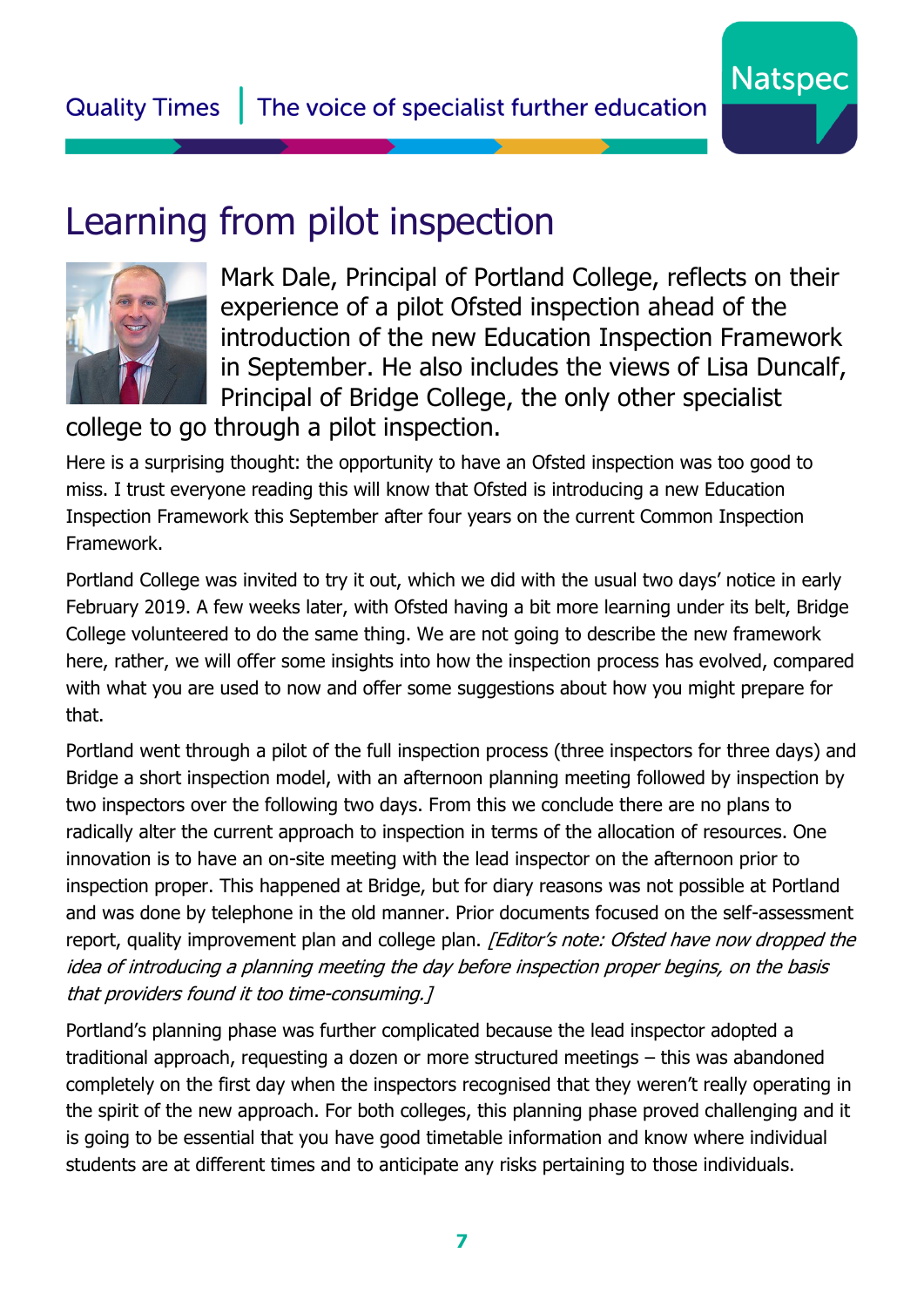Having navigated planning, the fun really started. The inspection process was 'bottom-up'. The inspectors case-tracked a sample of students (12 in Portland's case) and wanted to meet with those students, see them in different learning environments, including external work experience, lunchtimes, enrichment and so forth. The inspectors wanted to talk to students and teachers and subsequently triangulate information with the individual student files. After that they challenged managers and senior leaders on whether the data in management reports and the areas identified for improvement correlated with what they have found on the ground.

**Natspec** 

In this process, teaching and support staff were repeatedly put on the spot and expected to explain what individual students were doing and justify why they were doing particular things on that day and how these related to the overall sequence of learning. In the future, these inspection interventions could sometimes mean the inspector will stop a session to ask specific questions. At Portland, staff who were unfamiliar with this approach, and perhaps less confident to talk to inspectors were unsettled, if not to say rattled, by this. It also means that other staff may be needed to sustain a session whilst the teacher speaks with the inspector.

Going forward, we are planning CPD with staff and engagement with students and parents/carers to explore the curriculum and to make everyone fully aware of what an individual is learning and why. Ofsted's espoused theory of learning places a lot of emphasis on sequencing learning so that what should have been previously learned is "locked-in" and the learner is then building further on that. Observation of teaching, learning and assessment is a good opportunity to prepare teaching and support staff for that type of questioning and particularly to become more familiar with the way inspectors may talk about learning. When it comes to actual inspection, unless you have a very large management team, you won't be able to micro-manage the inspection process, so you need to trust your staff and let them get on with it.

Managers are likely to be challenged on how achievement and progression data is compiled and moderated and how that data is used proactively to ensure individual progression. Senior leaders will need to clearly demonstrate their analysis of the overall impact of curriculum delivery and show how curriculum is being developed to respond to those findings, and to anticipate the needs of the cohort.

Both Lisa and I thought that the new approach gave inspectors a more authentic view of the real learner experience and more opportunity for teaching and support staff to contribute their views. Assuming key issues like safeguarding are satisfactorily covered, inspectors will probably not spend long on them; we felt that leadership and management was really being judged in the context of the quality of education and that it was this area that will drive the grading. We concluded that the separation of behaviour and personal development gives specialist colleges an extra chance to demonstrate their strengths.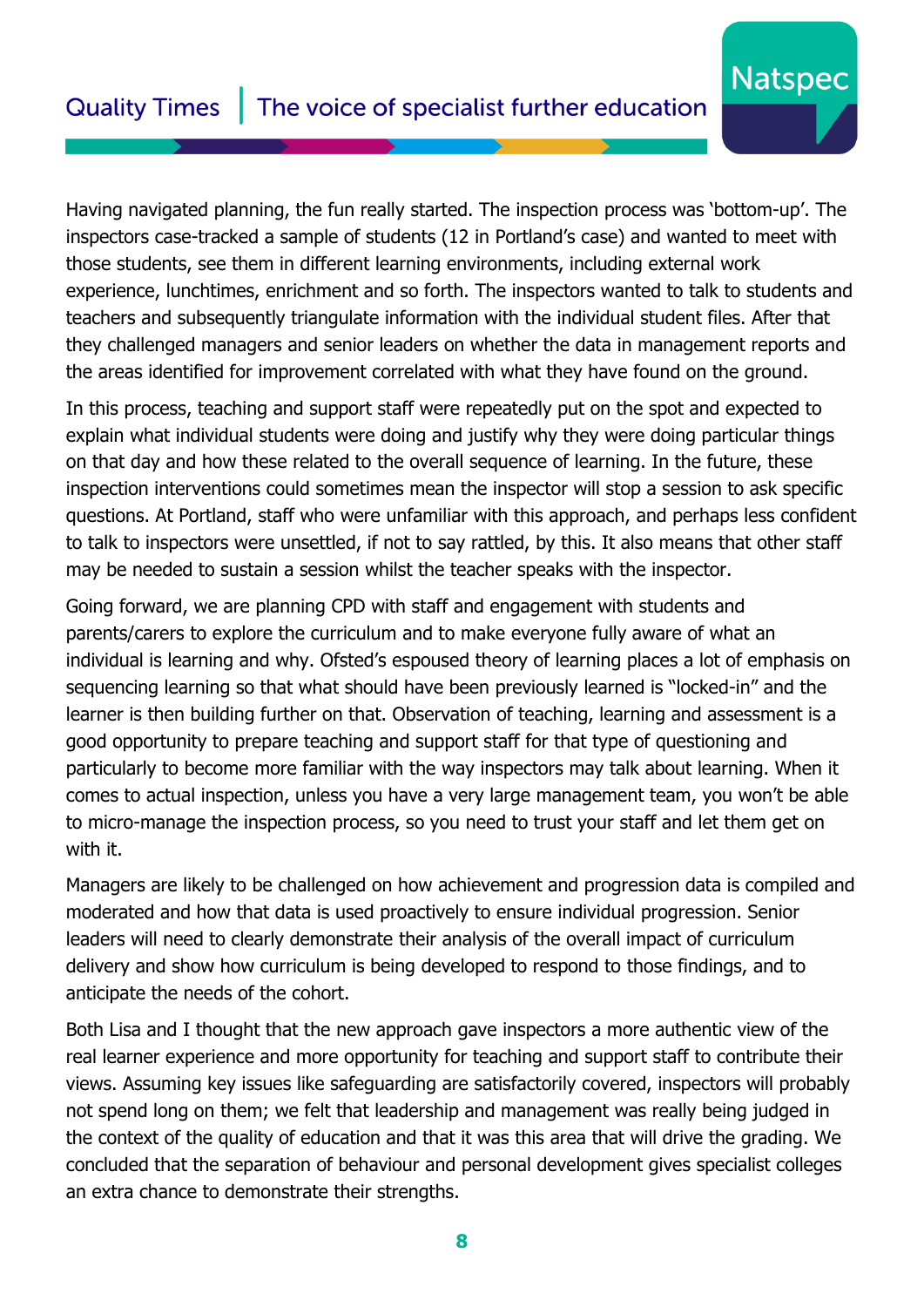#### The voice of specialist further education **Quality Times**

Colleges will need to proactively plan to meet the challenges of the new approach but there is time to adjust and at our recent annual conference, Ofsted's national lead inspector for high needs signalled that there will be a transition period to help us get used to the new inspection process.

**Natspec**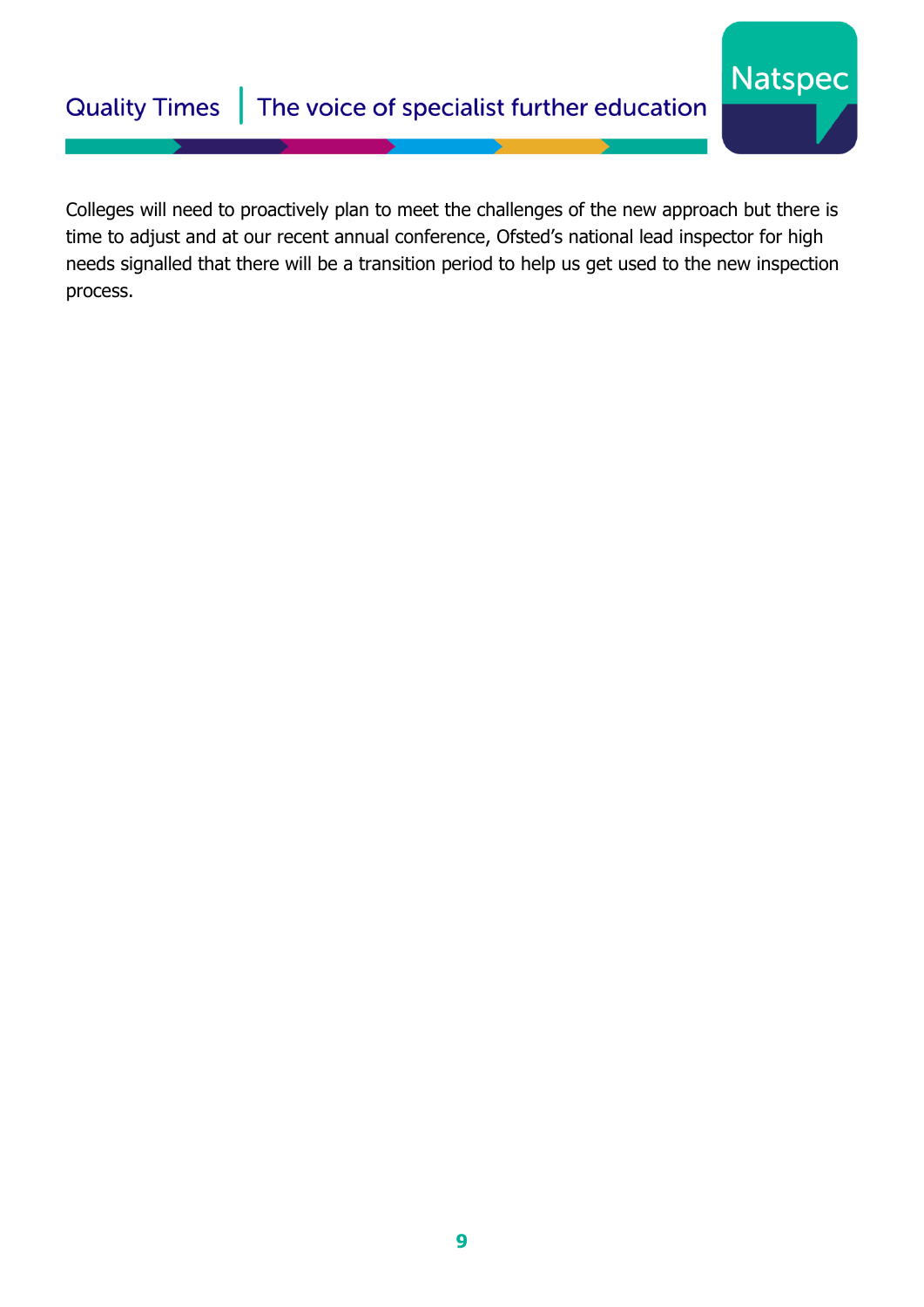

# <span id="page-9-0"></span>Careers Education and Guidance



Bernie White, Head of Education at Seashell Trust, explains their broad interpretation of 'careers education' and how this has led them to adopt an approach that focuses on planning for the future, including for employment – but not exclusively so.

### **Learning to make informed decisions**

One of the distinct features of the careers work we undertake at Seashell Trust is the integration of personal social and health education. We define careers education as "learning to make informed decisions". Our students face decisions about their futures that include work, but also how they would like to be supported, services they need to access and living options.

The interconnection of careers and Personal, Social, Health and Economic (PSHE) education enables our students to learn social rules, emotional awareness and management, establishing and managing relationships with others, recognising and expressing preferences, and building skills and confidence at self-advocacy. Whereas young people without Special Educational Needs and Disabilities (SEND) can be assumed to develop these aspects throughout their daily lives, with limited structured teaching, this is not the case for students with severe and complex learning difficulties.

### **Using the Gatsby benchmarks**

The Gatsby Benchmarks are as relevant to students with profound and multiple learning difficulties as they are to any student. They offer organisations a clear framework to plan and deliver individually tailored learning opportunities in lessons. A well-structured careers programme framed by the benchmarks, that provides encounters and experience of work, enables students to make or participate in decision-making and base these decisions on firsthand experience.

By assessing ourselves against the benchmarks, we have identified opportunities to strengthen our careers programme; we are working in partnership with Condover College to enhance the independent support and advice to young people about their options and we are working to improve information for families and young people about supported employment, voluntary work and supported living.

To help strengthen impartial and independent careers advice, we now put our staff through CEIAG qualifications, to make sure we give the best support possible in line with benchmark 8: personal guidance. We have appointed a careers leader for the Trust who is working to shape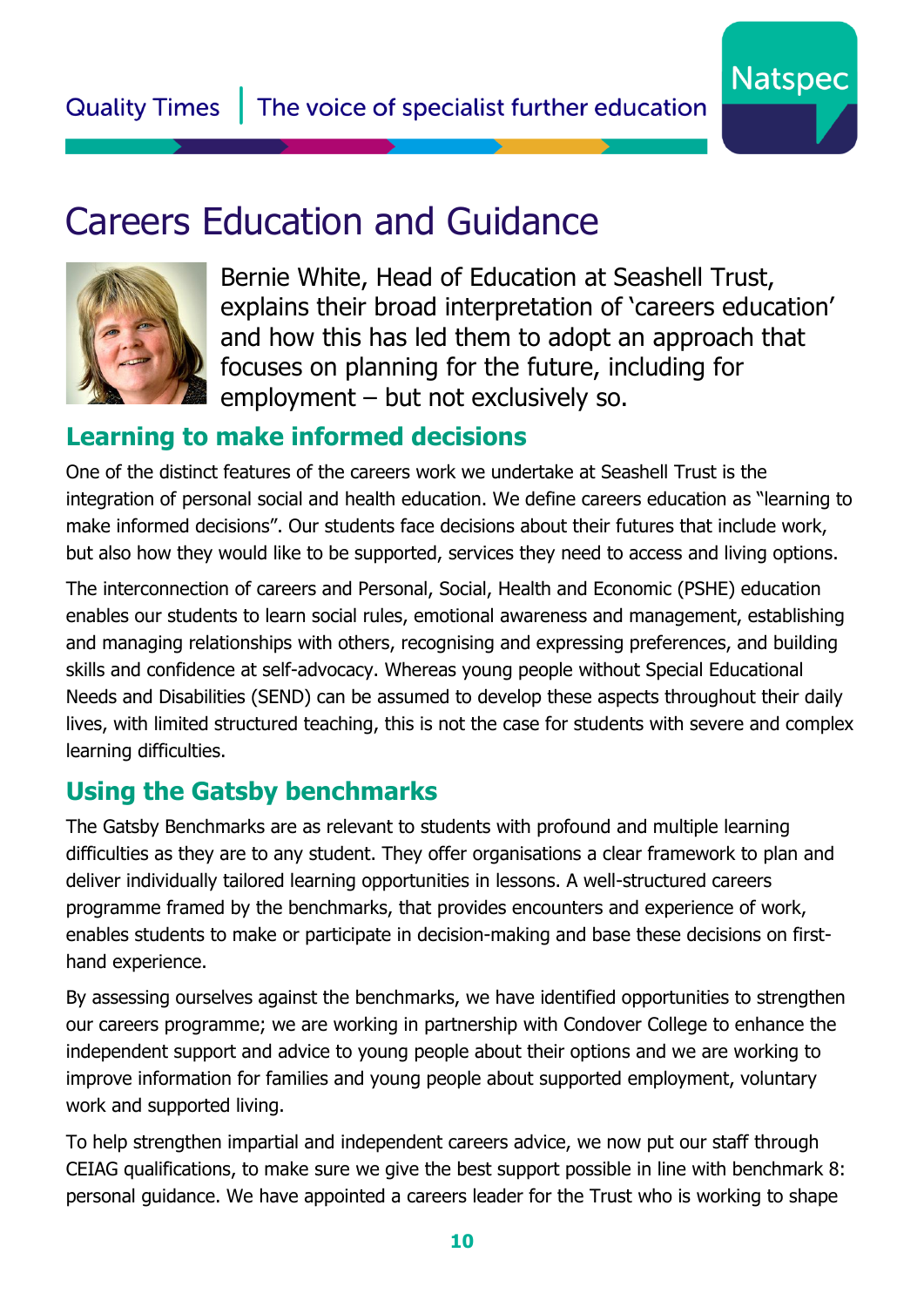careers education, find work experience and support families. Finally, we completed the Compass tool to assess our progress against the Gatsby benchmarks which showed us the need to build links externally; we are now working with another specialist college to pool resources and anticipate securing an enterprise adviser for the college from The Careers & Enterprise Company.

**Natspec** 

#### **Listening to student views**

As with other post-16 providers, we put great emphasis on the right to make decisions in line with the Mental Capacity Act (2005) and the Children and Families Act (2014). If young people lack capacity to make decisions, then their participation in decisions is secured by gathering pertinent information through first-hand experience and logging reactions systematically, so that their views are not overlooked. This ensures decisions are made in their best interest.

Young people at the Trust learn to use their voices. Often arriving with limited functional communication and no established communication method, they are supported by a multidisciplinary team to develop their individual communication system.

#### **Taking an individual approach to personal development**

We take a holistic approach to planning and delivering education and support; personal development is often the key to successful outcomes. Each phase of education approaches career guidance and the curriculum differently. In a school, there is a long-term programme that complements the PHSE curriculum, guiding young people through from their status as a child to a young adult.

In further education, students are with us for a relatively short time. This drives a sense of purpose that shapes the identification of learning priorities and our curriculum offer until the time comes for them to leave. For residential students, they learn to carry out daily living skills in the home setting, live alongside others and extend their social interests and prepare for progress to supported living settings.

#### **Supporting students into employment**

In order to help young people achieve their aspiration to progress to supported work, the Trust has developed a supported internship programme that caters for students with severe and complex needs and helps them achieve voluntary or paid employment.

There needs to be a high level of transition planning for all our students. Seashell has a team of transition coordinators and employment officers to work with the young people, their families and their home social services to align plans for living, community support and work. We established the role of employment officer in 2011 and find it a valuable role in the Trust as it extends support to students in their first stages of being in work. We have a well-established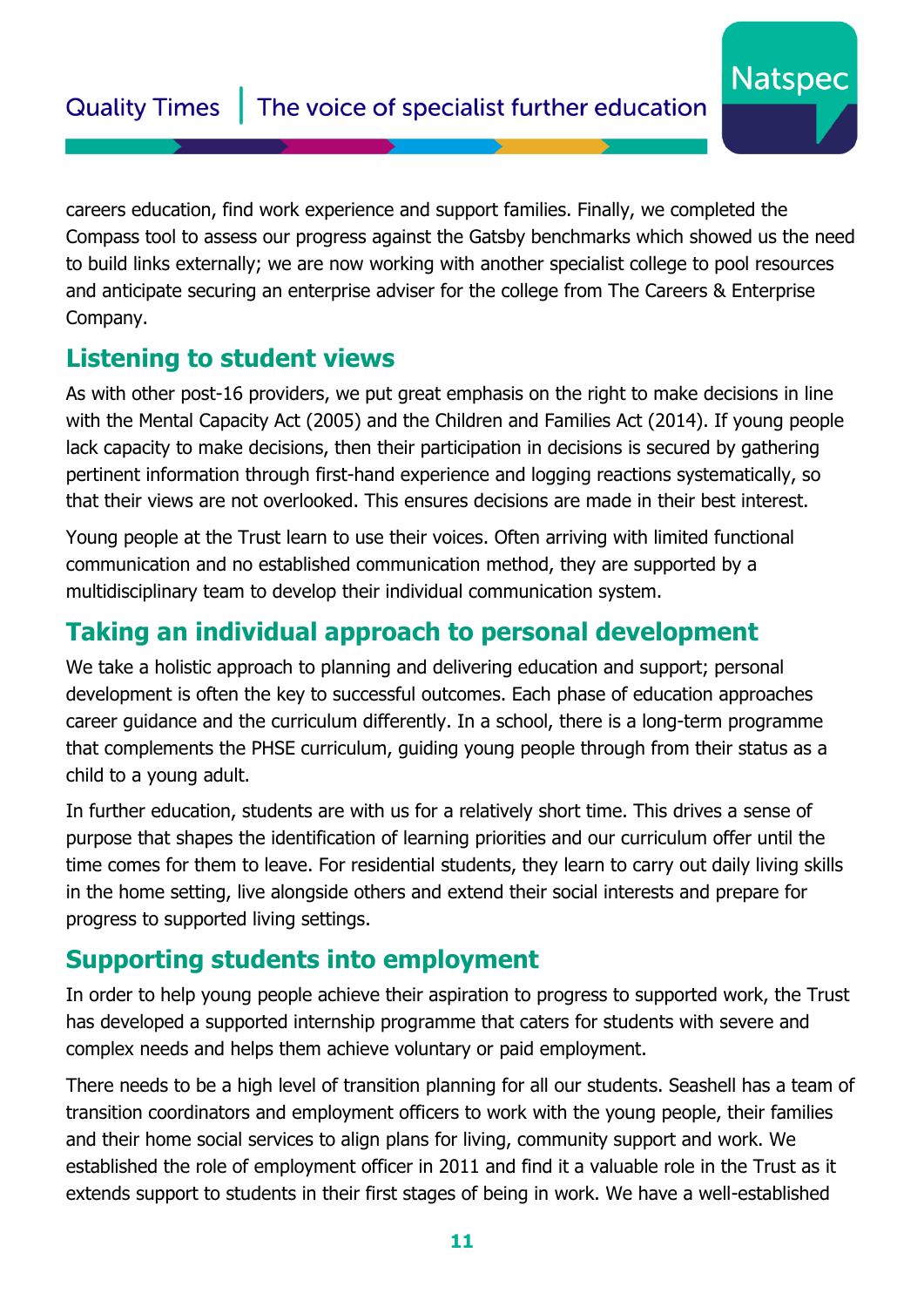system of tracking the destinations of our leavers and this has shown us that positive outcomes are sustained, helping us to continue with this model of extended support.

**Natspec** 

#### **What next?**

Returning from the Natspec Conference filled with ideas from colleagues in other colleges, alongside our own self-assessment of the careers support in the college, we have identified a number of areas for development:

- 1. Effective working with parents: we recognise that we need to build on the work done to date to involve parents successfully in the planning and execution of ambitious plans for students with complex needs. Although parents' information events about the supported internship and progression to supported work are well-attended, there can be a lack of confidence for some families at the point of transition each year, resulting in some young people who were anticipating progressing to a work role not taking up a position and going to day service support instead.
- 2. We need to bite the bullet and understand the potential value of Access to Work (AtW) funding for young people on the supported internship programme. At Seashell, supported internships lead to part time job-carved roles and because of this we know that we need to examine very carefully the implications of accessing AtW funding for young people and their families. In consideration are the recognition that shared costs would be welcomed by the Local Authority, and the impact on the young person's/family's overall income and the college income.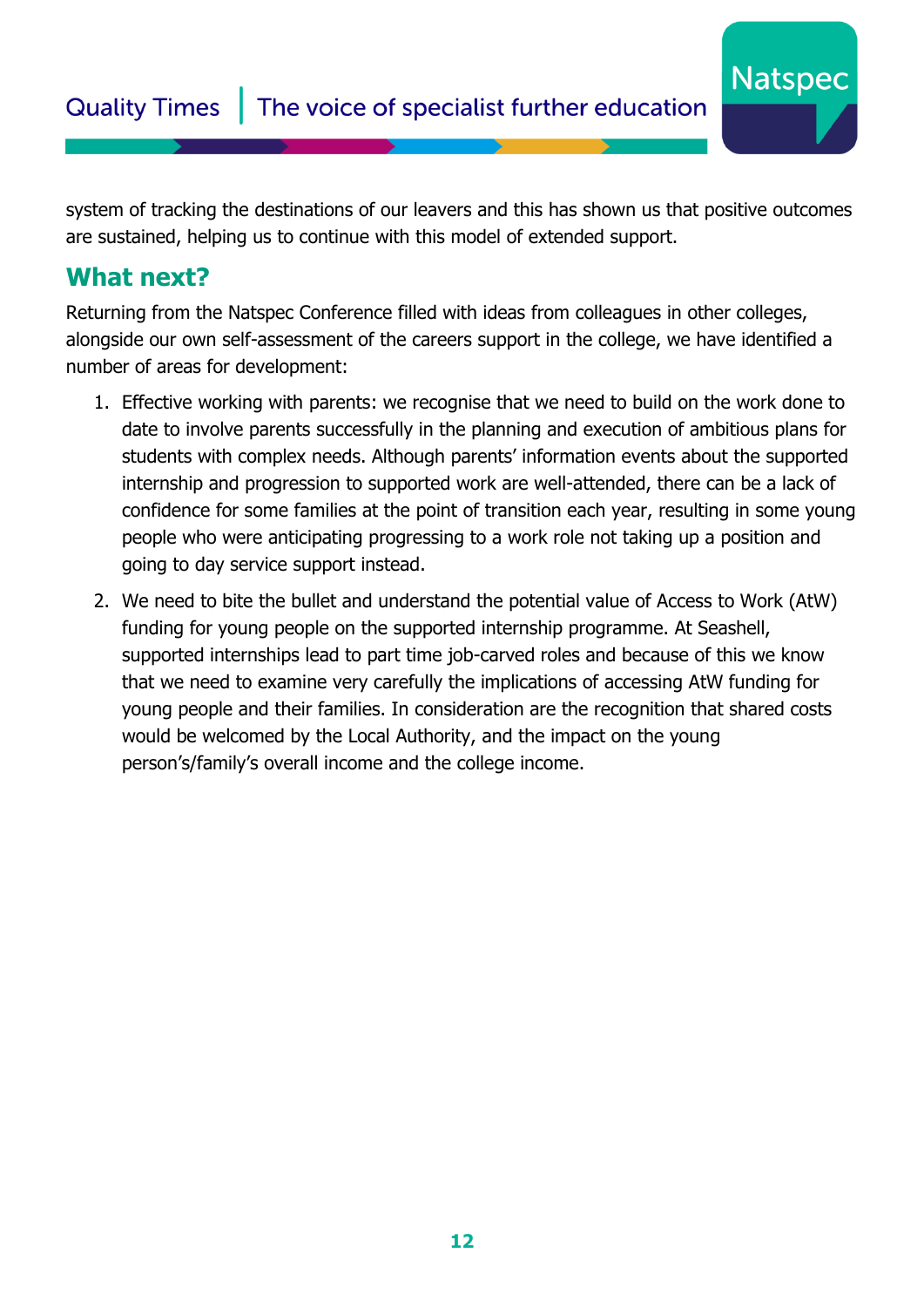# <span id="page-12-0"></span>Trinity Specialist College – our journey from inadequate to good



Peter Hannah-Smith, Operations Manager, at Trinity Specialist College shares the bumpy ride (and the blood, sweat, tears and sheer hard work) that has seen the college improve from 'inadequate' to 'good' in just under three years.

**Natspec** 

We really couldn't have been more optimistic following the call (you know the one!) as we welcomed Ofsted for our first inspection back in March of 2016, absolutely convinced that they were going to have to come up with another level of excellence above 'Outstanding' in order to categorise us. Imagine our shock then, when we were considered to be 'Inadequate' across the board. We were devastated, but we weren't about to give up!

The Senior Leadership Team had vison, passion, and drive, in spades, coupled with a broad experience of skills and comprehensive background in the sector. We thought that was enough to get us to at least a strong 'Good'… but it didn't. So, what we were doing wrong?

The core of our problems was in our teaching, learning and assessment. We weren't identifying clear enough starting points for learners from their baseline assessments, which made it extremely challenging to demonstrate the levels of progress the learners had made. The curriculum wasn't broad enough and timetables weren't individualised enough. We had learners working towards accredited courses who should have been more focussed on developing greater independence and we had learners who weren't studying at the levels that were set out in their EHC Plans. There were other issues to consider but they were relatively easy to remedy by comparison.

Over the next 14 months we worked tirelessly and with added support from Ofsted in the form of Nigel Evans HMI who vigorously carried out our monitoring visits, but also brought ideas to the table to help with improvements to bolster our performance (only ideas though because as we all know, Ofsted does not prescribe!). We invested in a costly Management Information System creating a great deal of work for our admin manager in populating it. We further invested in our staffing teams because we knew that their performance was the real key to driving the changes we needed to achieve. It was starting to work…

Our second inspection took place in May 2017 and 14 months of blood, sweat and tears (oh, and one heart attack!) was beginning to pay off. Our combined team effort had got us to an overall grade of 'Requires Improvement' with Personal Development Behaviour and Welfare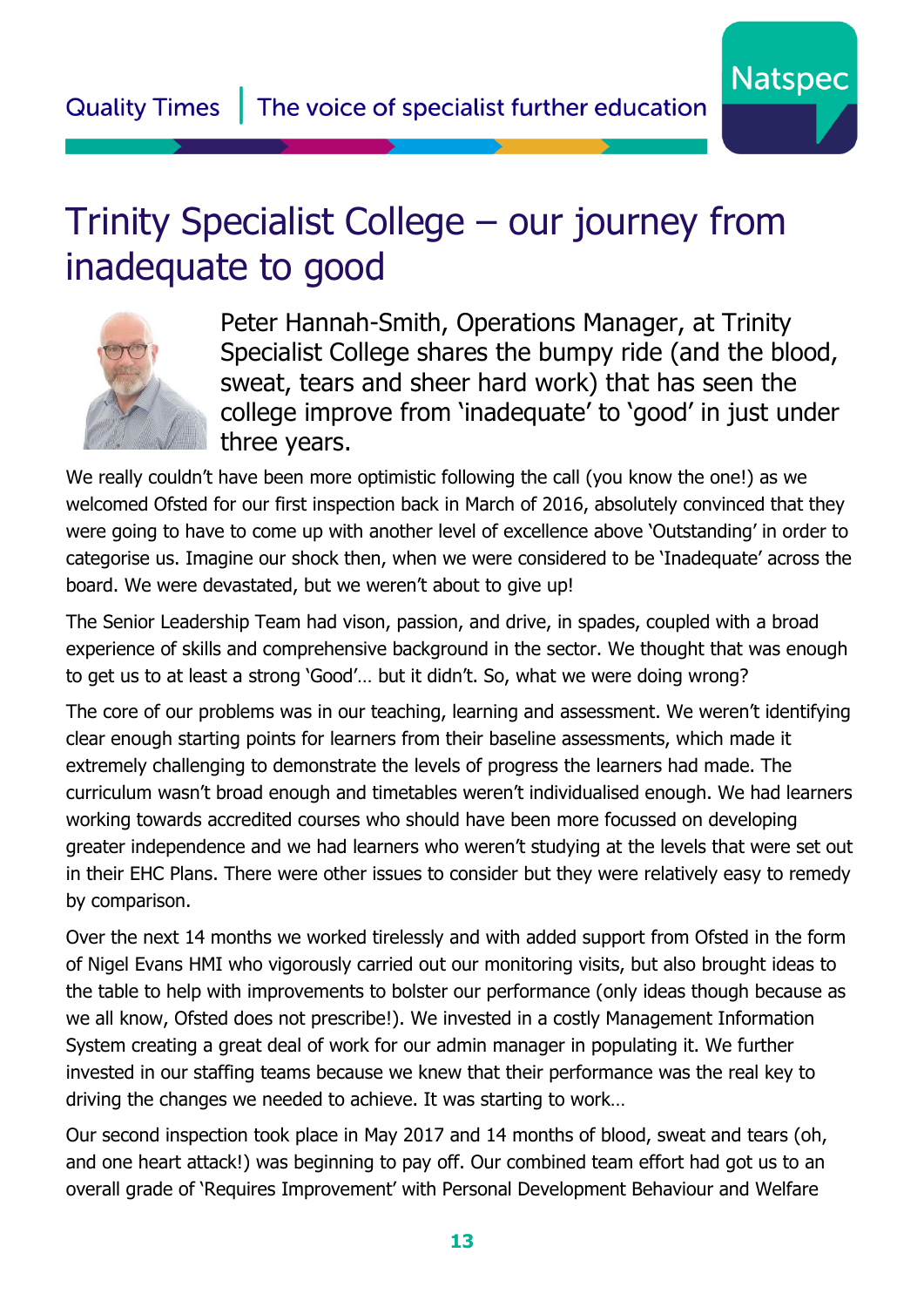### Quality Times The voice of specialist further education

graded at 'Good'. We were heading in the right direction and our confidence was boosted, even though there was still a long way to go.

**Natspec** 

We realised, though, that without more resources, given the complex needs of our young people, we were not going to be able to progress further and achieve the college's true potential. So, we took the initiative and went to the local authority to request further funding for an additional SLT member. We were able to convince the LA that they should contribute towards the cost of another member of the SLT and at the end of November 2017, our new Teaching, Learning and Assessment (TLA) Manager started in post. We ensured that her focus was purely on TLA – no distractions, no digression. We were also supported by Dr Joyce Deere who did our initial Natspec new member quality support visit, and then subsequently worked for a period alongside our new TLA manager in a consultancy capacity.

#### **So how did we set about addressing our quality issues?**

We introduced a new quality cycle calendar which meant staff knew what would happen at different times of the year, alongside a set of quality standards. We reviewed our curriculum and aligned it with aspects of the Education Health and Care Plans and the Preparing for Adulthood framework, which resulted in learners having a clear focus and staff finding it easier to create individualised timetables. We introduced RARPA to help us recognise non-accredited achievements, offering in-house certificates that are meaningful to individuals, and the AQA Unit Award Scheme for learners working on maths and English

We also reviewed the initial assessment process, linking it to aspects of the Education, Health and Care Plans, which allowed us to clearly identify learners' starting points and consider long term outcomes related to Preparing for Adulthood. We also introduced an initial Education, Health and Care Plan review after the six-week initial assessment period.

We worked closely with staff, taking time to build positive relations and investigating their strengths and ways of working. We recognised that confidence levels were low, so we reinstated learner and staff recognition celebratory events. We implemented the 'what went well, even better and areas to develop' model for staff *and* learners so that feedback was depersonalised and developmental. We empowered staff by involving them in the decisionmaking, asking for their feedback and their own new ideas. The teachers' weekly meeting became a breakfast meeting and sharing good practice was added to the agenda.

We also delivered training for staff in areas such as SMART targets, initial assessments and planning timetables, acting on feedback from observations and learning walks, which now included observation of therapists as well as teaching staff.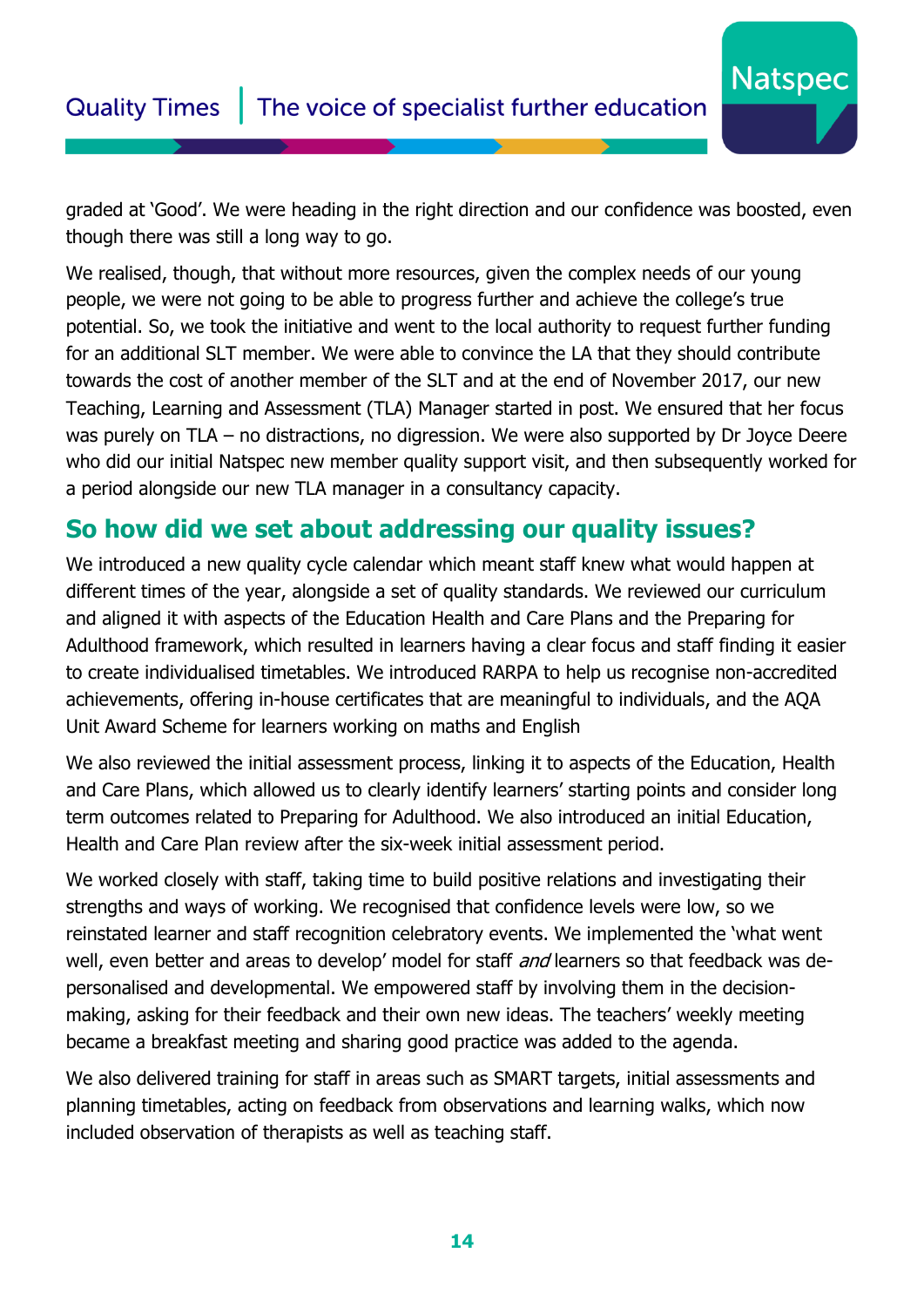A few things stand out as being particularly powerful in helping us achieve the changes that we needed to make:

**Natspec** 

- asking staff to grade the college against the Common Inspection Framework and noting what they felt they needed to get to a 'Good'
- preparing learners to talk to unfamiliar people (yes, we mean Ofsted!) about their programmes, ensuring they understand their individualised curriculum, how English and maths is embedded, and how it relates to their long-term aspirations
- investigating and utilising different feedback methods appropriate to learner needs
- having high expectations of staff and learners and providing solutions rather than just identifying the barriers
- the senior leadership team being on the case having clear expectations, providing immediate and ongoing feedback to staff and learners, and celebrating good practice
- giving staff the guidance and autonomy to do their jobs.

The journey has not been completely smooth – we've certainly had our ups and downs but when Ofsted came back for the third time in early 2019, we achieved a solid 'Good' across the board. We recently asked our learners why they thought Ofsted graded us as Good. This is just a selection of their responses:

- I get to do lots of different courses that are of interest to me.
- The staff challenge me and make me work hard
- I have my own timetable, just for me
- I have work experience at a hairdresser's because when I leave college, that's what I want to do
- My work is different and more challenging than everyone else's with other abilities.

We are really pleased with our Good, but it's still not enough... the quest for Outstanding has begun!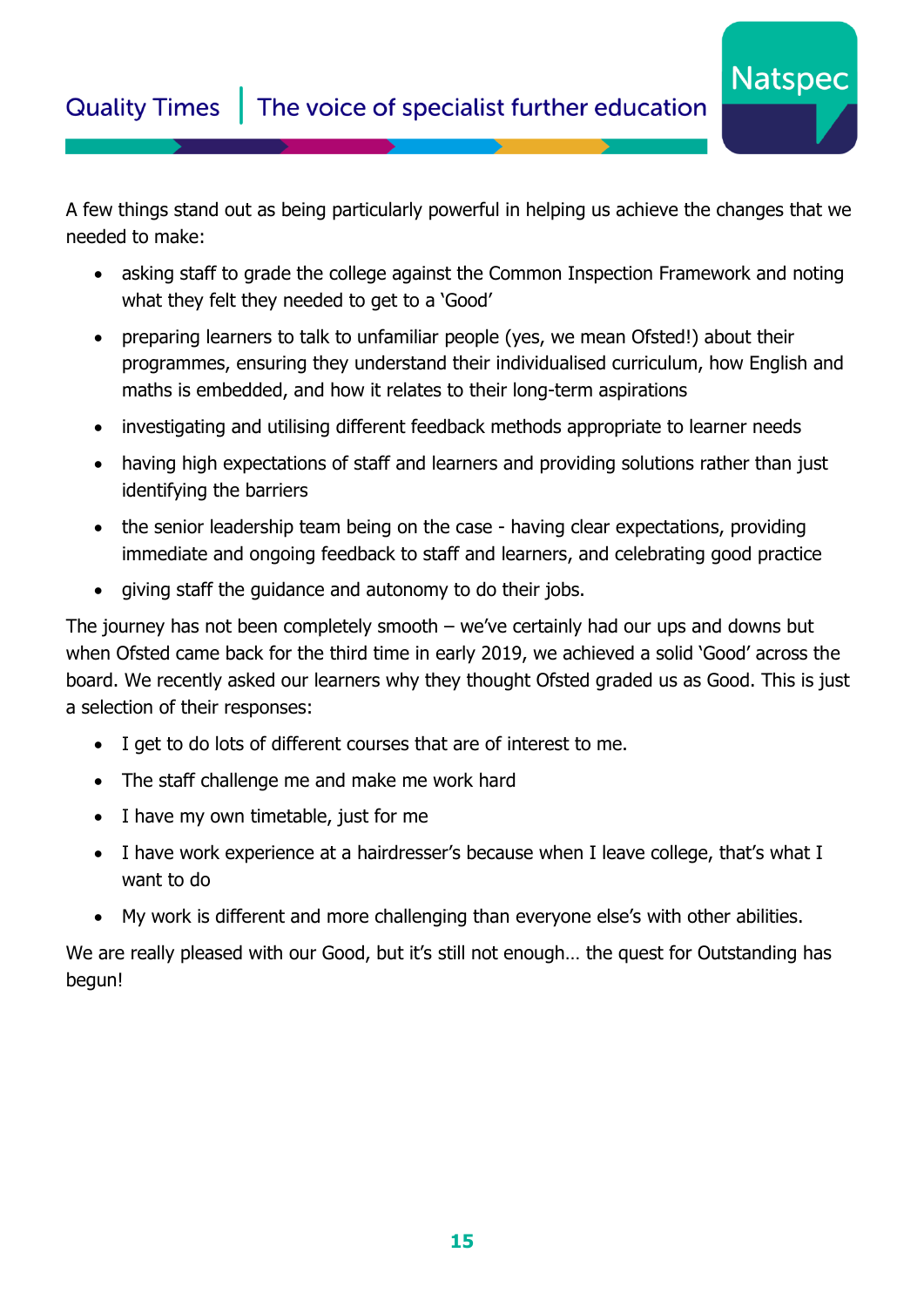## <span id="page-15-0"></span>Supported Internships: an opportunity for learners and specialist colleges



Paul Cook, Principal & Chief Executive of Hereward College, explains how the college has built up its supported internships from three learners to over forty starts planned for September, positioning Hereward as a strong regional growth partner in the process.

#### **Background**

When the Government set out its vision for disability and employment in 2013 as part of the reforms to the SEND system within the Children and Families Act, it was responding to an overcomplicated system that delivered very poor education and training outcomes to young people with special educational needs. In particular, the number of young people with SEND achieving paid employment was abysmally low.

Supported internships were introduced in 2013 as a 16-19/25 study programme specifically aimed at young people with an EHC Plan to help them achieve employment, by giving them the opportunity to acquire the skills they need for work through a combination of learning and experience in the workplace, job-coaching support and time, either at work or in college, to consolidate their learning, including English and maths, where appropriate.

The Department for Education states in its guidance for providers:

"All young people should be helped to develop the skills and experience and achieve the qualifications they need to succeed in their careers. The overwhelming majority of young people with SEN are capable of sustainable paid employment with the right preparation and support. All professionals working with them should share that presumption."

To further reinforce this position, in 2017 the Government announced £9.7m for local authorities to increase the number of supported internships and other pathways to employment for young people with special educational needs and disabilities.

### **The role of specialist colleges**

As specialist colleges, supporting learners with SEND to achieve aspirational outcomes, including employment, is our core business. We need to ensure that our courses focus on preparing students for work and offer clear pathways to employment. A key component is to identify those skills that employers value and help our young people to develop them. At Hereward College we have a sincere focus on embedding a culture of employability and offering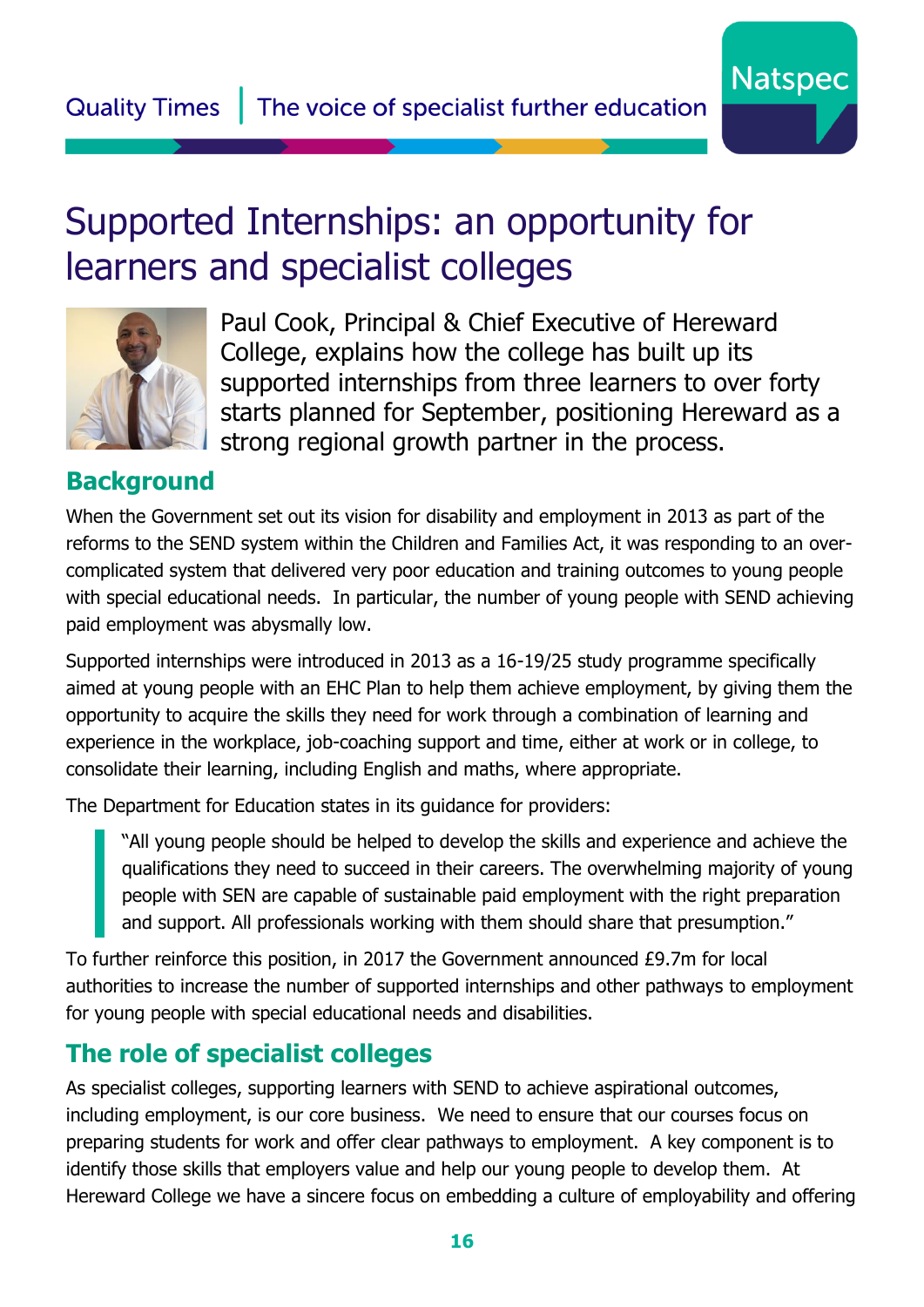#### Quality Times | The voice of specialist further education

a curriculum which is directed towards independence and paid work outcomes. These paid work outcomes are now achieved mainly through our supported internships – a programme which the college has been developing in partnership with regional employers since 2014.

At Hereward, we consider the supported internship programme to be one of the most exciting developments in specialist education. We have embraced it fully. Since launching the programme in 2014, Hereward has seen a year-on-year increase in learners applying for a supported internship and a consistently high number of interns have moved into work. We started with just three interns; in September 2019 we will have forty internship starts. Last year 55% of supported interns achieved paid employment with those employers where the internships took place, against a national average for people with learning disabilities in employment of just 6%.

#### **Ensuring the quality of supported internships**

Partnership-working is critical to achieving high quality supported internships. Without the huge support from the organisations we work with, we would not be able to run a successful programme. Hereward College is fortunate to have developed partnerships with employers who are completely behind the supported internship concept and are keen to improve the diversity of their workforce and challenge existing recruitment practices.

The commitment from business to providing high quality, meaningful work experience opportunities is fundamental to the success of the internships and positive outcomes for our learners. Providing support to our employers through relevant training has been key to maintaining the partnerships, it has also helped to raise the profile of disabilities within their businesses. We run disability awareness courses for all of our supported internship partners to enable them to support the young people they are working alongside more effectively.

"Our partnership has developed over the past few years with fantastic results. The work placements have been a resounding success and the students have developed in communication skills, working within a team environment to deadlines and adding value through their newly gained skills on the job. Off the back of a highly successful supported internship with Hereward, we are now looking at Assisted Apprenticeships."

#### **– Group HR Manager**

**Natspec** 

Learner feedback confirms the value of supported internships to the individuals who experience them:

"I have developed so many customer service skills and am excited to have gained a fulltime job here. I owe all this to everyone who has supported me over the year. The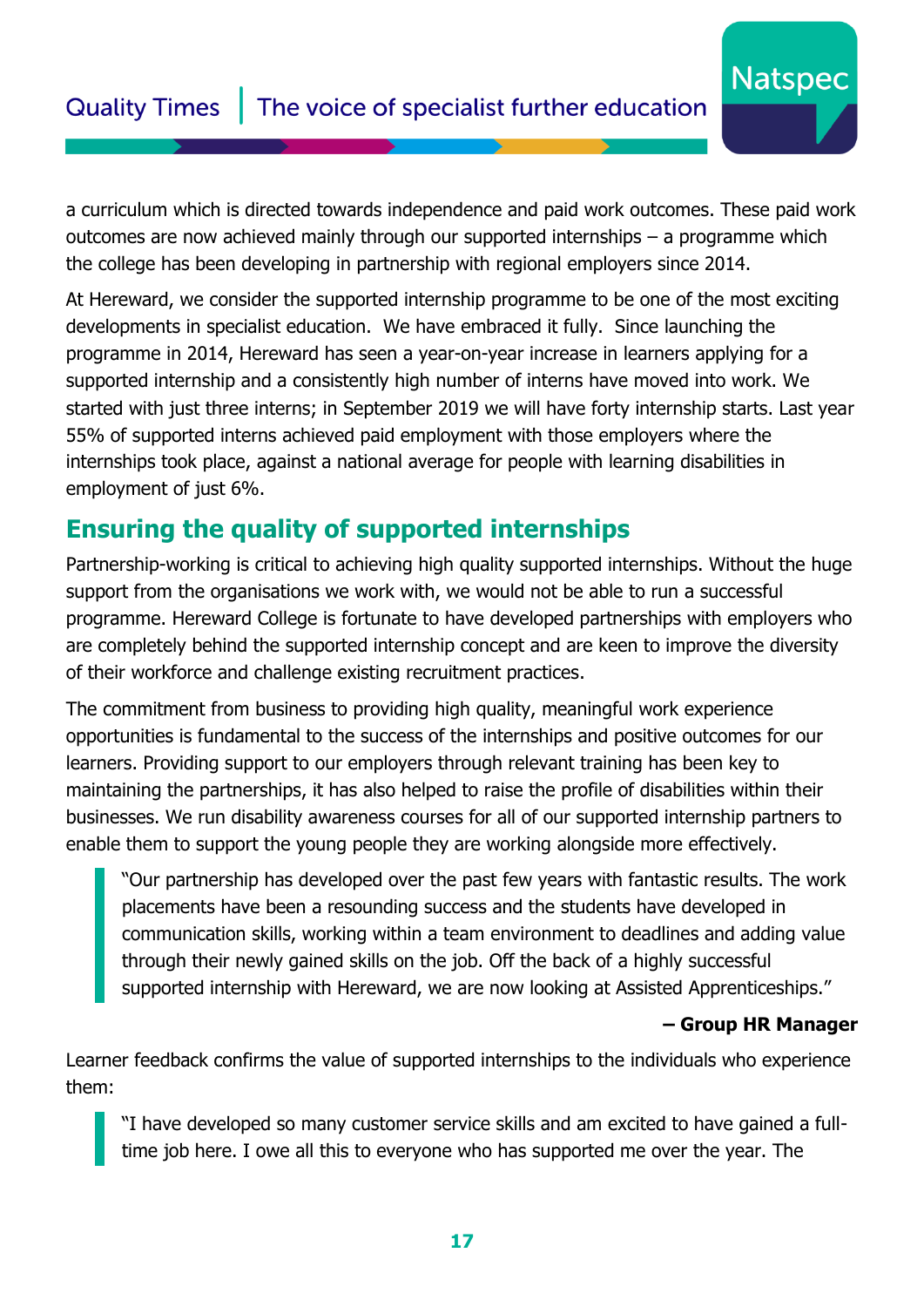Internship has allowed me to become a better, more confident person who is ready for work." **– Ellie**

**Natspec** 

"I am happy being at work, I have done lots of training and learnt new skills. I'm really pleased to have found a job and would recommend this experience to my friends as it might inspire them to do something they enjoy and they might just get a job out of it." **– Luke**

"I have such IMMENSE pride in my job. I walk in each day feeling so lucky and still struggle to realise it's really happening. I have a job, that fits the way my brain works – thank you for giving me my dream." **– Joey**

#### **Future direction**

Supported internships have given us, as a specialist college, a vehicle to highlight our expertise in assistive technology, workplace assessments and transitions to work. Through identifying industry skills gaps and providing a unique offer for young people with disabilities, we have gained national business investment, and have been able to position the college as a strong regional growth partner for key issues that affect the region.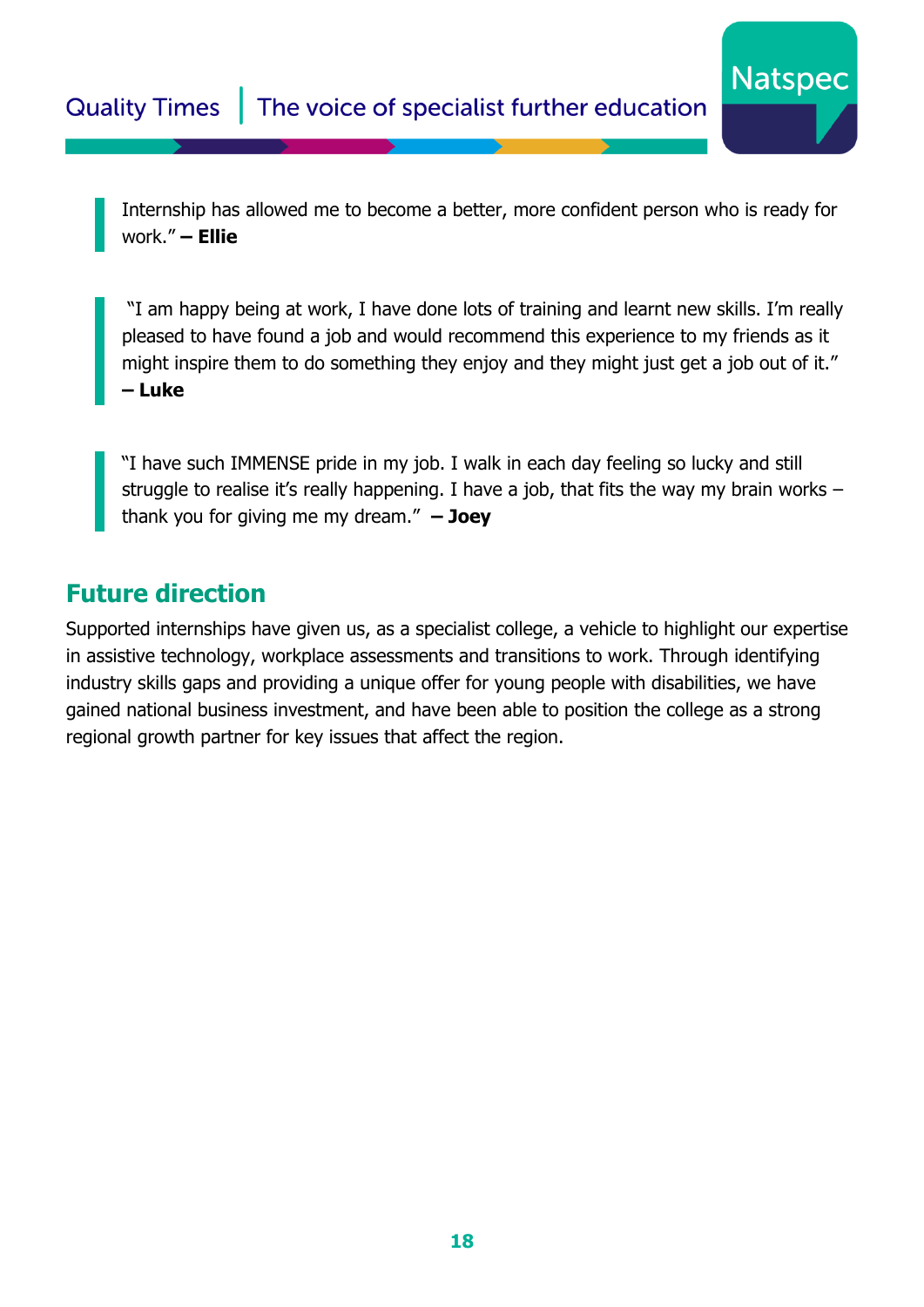

### <span id="page-18-0"></span>Natspec Awards: a catalyst for quality improvement



Ruth Perry, Natspec's Senior Policy Manager, explains how the recently launched Natspec Awards could help drive quality improvement across the membership.

At this year's Natspec National Conference, we launched a new awards scheme for Natspec members – awards that are intended to celebrate innovative practice in the specialist FE sector. As an organisation, we believe that specialist colleges are the home to a wide range of expertise and deserve to be recognised for the excellent work they do. However, we are also aware that there is always room for improvement and while some members have excellent practice in some areas, very few (if any) have excellent practice in all areas. That's why we also want our Awards scheme to act as a catalyst for quality improvement.

We intend to focus some of the awards categories on aspects of specialist provision that members have identified as priorities for improvement across the sector. We will be keeping the categories dynamic, introducing new ones as new improvement priorities emerge. We plan to share the good practice identified through the awards process across the sector and will be asking entrants to commit to helping Natspec develop and disseminate case studies, videos, tools or resources. Where appropriate, we may also invite category winners to help us develop and/or deliver a Transform or TechAbility offer such as a CPD session or webinar.

To keep the focus on innovative practice, rather than business as usual, we will require entrants to put forward evidence that relates to practice introduced in the previous 18 months to two years. The practice will need to have been evaluated and we will be looking for evidence of positive impact on learners, including first-hand feedback from learners.

In the first year of the awards, categories will include:

- innovative use of technology
- creating successful pathways into employment
- effective capturing and use of learner voice
- effective wellbeing support or mental health initiative
- effective inter-disciplinary working